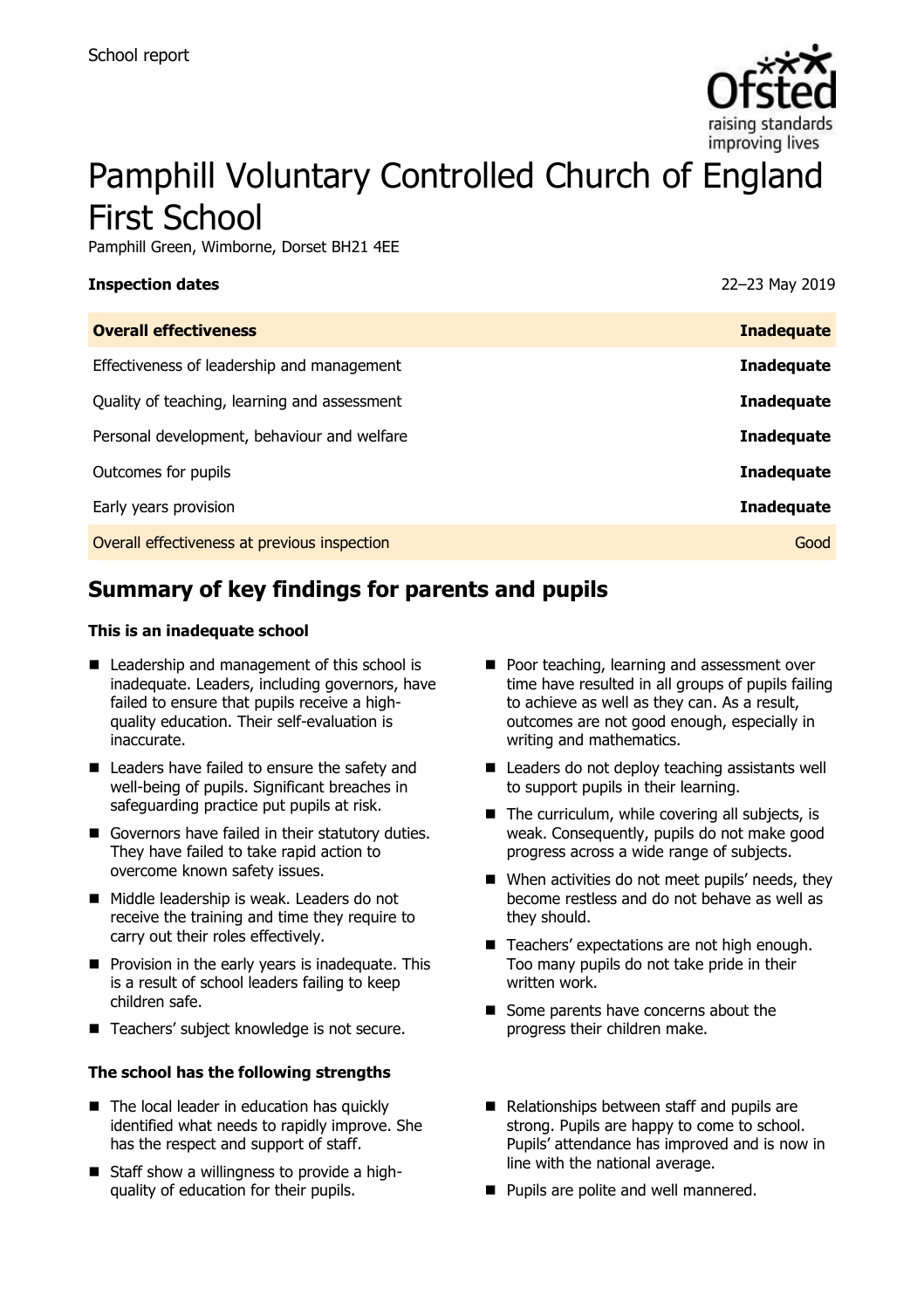

## **Full report**

In accordance with section 44(1) of the Education Act 2005, Her Majesty's Chief Inspector is of the opinion that this school requires special measures because it is failing to give its pupils an acceptable standard of education and the persons responsible for leading, managing or governing the school are not demonstrating the capacity to secure the necessary improvement in the school.

### **What does the school need to do to improve further?**

- Rapidly improve the quality of leadership, including governance, by:
	- ensuring that the safeguarding of pupils is effective, particularly the practice of safer recruitment, safeguarding training for staff and the management of child protection cases
	- setting clear priorities for improvement which are carefully and regularly monitored and evaluated for impact by leaders, including governors
	- strengthening governance to ensure that governors carry out their roles and responsibilities to improve swiftly the quality of education and care pupils receive
	- leaders implementing a planned cycle of monitoring to check that actions taken are making a difference to pupils' learning and development
	- quickly closing the gaps in pupils' knowledge and understanding, especially for pupils in key stage 1
	- ensuring that leaders' checking of the quality of teaching, learning and assessment includes a clear focus on pupils' progress, including groups of pupils and especially pupils with special educational needs and/or disabilities
	- ensuring checks to monitor what pupils know, can do and understand are securely in place and evaluated by leaders to ensure that they are accurate
	- implementing a high-quality and structured programme of training and support to equip subject leaders with the skills needed to be highly effective
	- ensuring that staff receive high-quality guidance and support to improve their practice
	- planning a curriculum that develops pupils' skills so that they make the best possible progress across all subjects.
- Ouickly improve the quality of teaching, learning and assessment and raise pupils' achievement by ensuring that teachers:
	- assess accurately what pupils can and cannot do so that planned learning precisely meets the needs of all pupils
	- develop secure subject knowledge across all subjects, especially in the teaching of mathematics
	- raise their expectations of what pupils are able to achieve to enable pupils to make the best possible progress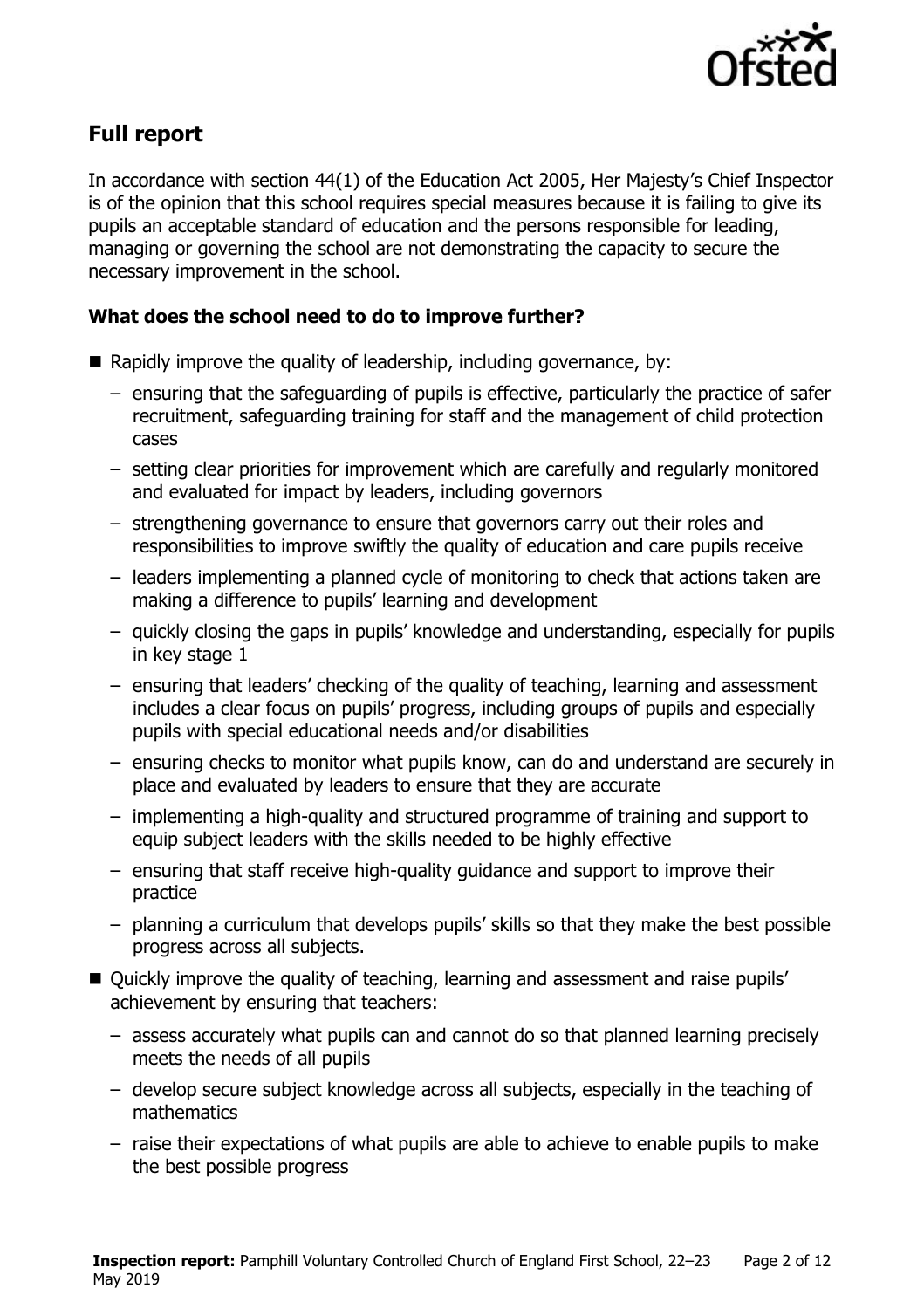

- question pupils effectively to assess, probe and deepen their learning
- provide pupils with information about how they can improve their learning
- effectively deploy support staff to ensure that they better meet the needs of pupils.

An external review of governance should be undertaken in order to assess how this aspect of leadership and management may be improved.

An external review of the school's use of the pupil premium should be undertaken in order to assess how this aspect of leadership and management may be improved.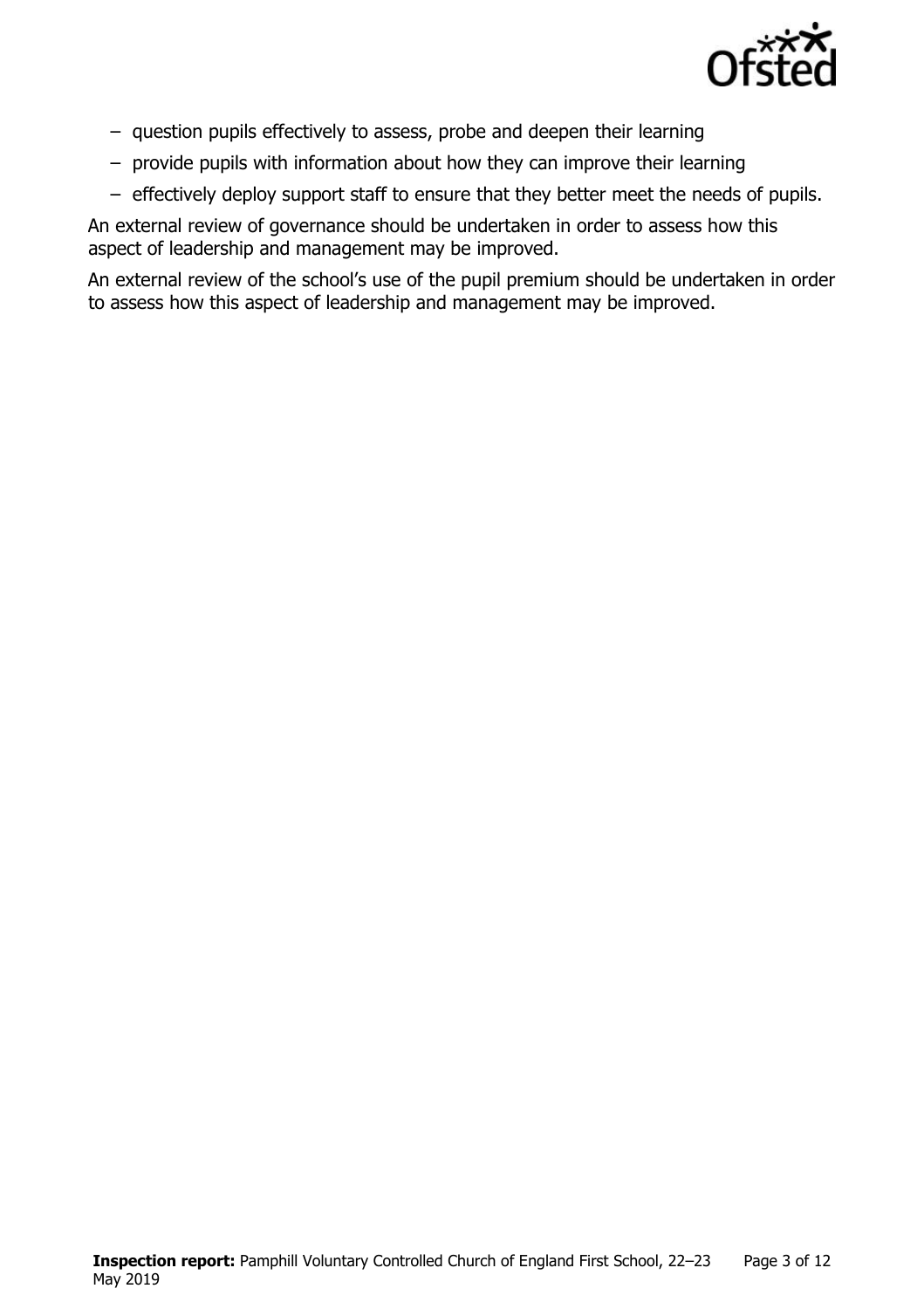

# **Inspection judgements**

#### **Effectiveness of leadership and management Inadequate**

- Over time, leadership has been ineffective at every level at the school. Leaders and governors have failed to provide pupils with a safe and effective education. Together, they have not ensured that fundamental systems are securely in place and that staff have the necessary guidance and support to fulfil their roles and responsibilities successfully. This lack of leadership is because leaders' own knowledge of current statutory requirements is weak. The capacity of leaders to make the necessary improvements is insufficient.
- Leaders have not established a culture or ethos that prioritises pupils' welfare and safety. Some staff have felt unable to raise concerns, or have not felt listened to by leaders and governors. This has placed pupils at risk and significantly impaired the quality of education they receive.
- Leaders' self-evaluation of the school's effectiveness is inaccurate. The school's development plan is weak. The plan does not identify precisely enough the actions leaders need to prioritise in order to improve pupils' progress rapidly. Timescales for monitoring and evaluating the impact of actions are not in place. Therefore, there is no clear direction for how leaders are going to improve rapidly the quality of education and care pupils receive.
- Leaders are not managing the performance of staff effectively. They do not provide teachers with the guidance and support they require to improve the quality of their teaching. Leaders do not hold teachers to account. This lack of leadership is obstructing the future direction of the school.
- School leaders, including governors, have not checked the learning and progress of pupils. They have not halted a decline in the quality of education since the previous inspection. Consequently, the progress pupils make is weak.
- The local leader in education (LLE) has made significant improvements to the school since starting to support the school in March 2019. She has rapidly gained the respect and support of the staff. Significant changes have been made during her short tenure, which have quickly improved the safety and well-being of pupils and are beginning to raise standards. However, she recognises there is no 'quick fix' to resolve the significant improvements required. Nonetheless, there are signs of improvement in the quality of teaching and the progress seen in pupils' work.
- Middle leaders, while demonstrating a commitment to make the necessary changes and raise standards, do not have sufficient training or time to carry out their roles effectively. Consequently, they are having minimal impact on raising standards in the subjects they lead.
- Pupils with special educational needs and/or disabilities (SEND) are not making good enough progress. Systems in place to check the progress of these pupils are not well established. Consequently, these pupils do not make the progress of which they are capable.
- Leaders do make effective use of the additional funding that the school receives. The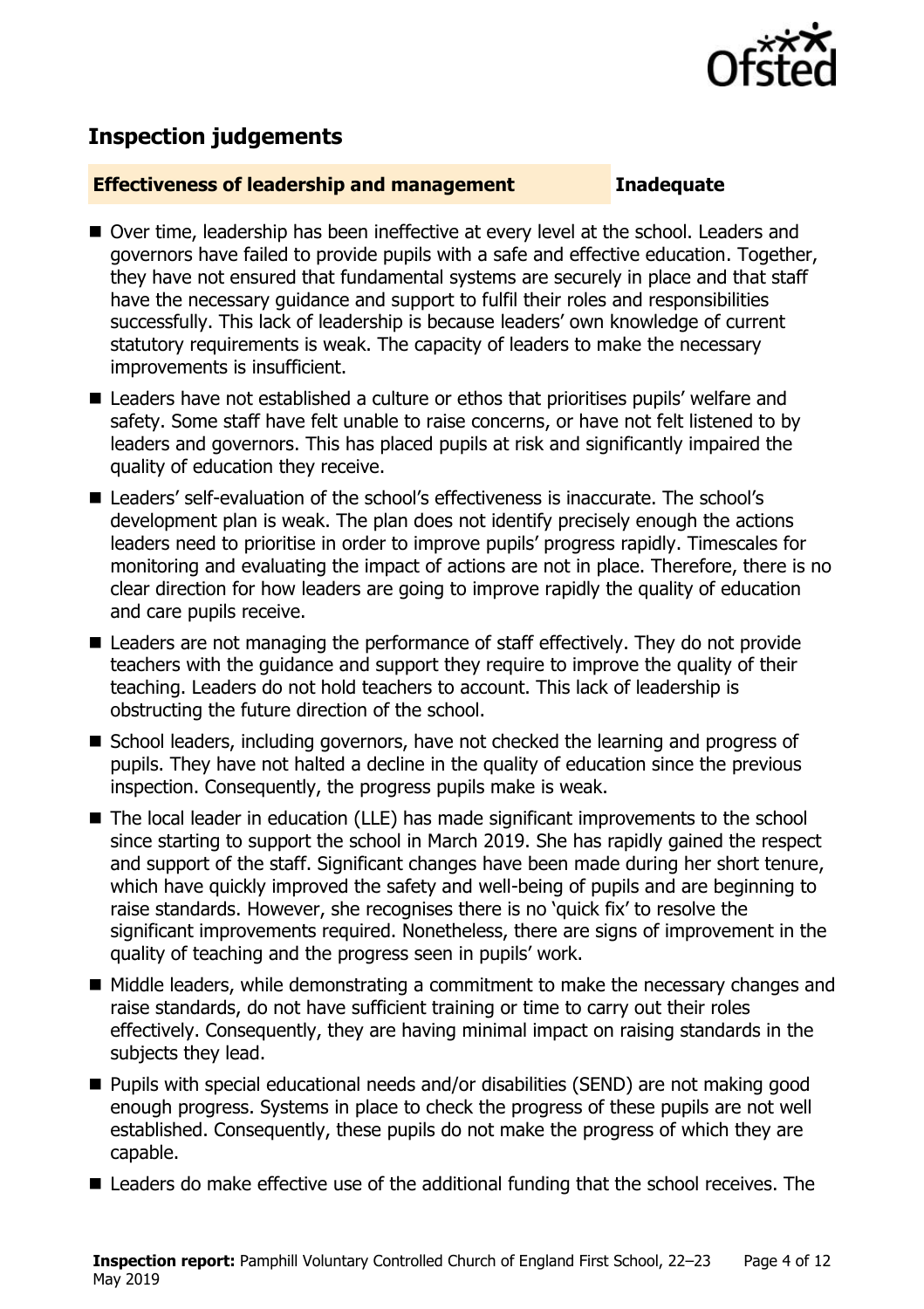

school does not use pupil premium or sports funding to enhance and improve pupils' achievement. As a result, disadvantaged pupils do not make strong progress, especially in their writing and mathematics.

- The curriculum is inadequate. While it covers all the subjects in the national curriculum, it does not provide pupils with adequate opportunities to learn across a range of subjects in sufficient depth. Too often, pupils do not know why they are learning the concepts being taught and are unable to make connections between subjects. For example, pupils have limited understanding of what it is like to live in modern Britain or about other cultures. Teachers do not use topics well enough to support other areas of pupils' learning, such as their mathematical and scientific skills. This hampers the progress that pupils make across different subjects.
- Pupils have access to a range of activities within the school and their local community. For example, pupils were eager to talk about the school garden. They are excited about the 'Wimborne in Bloom' schools garden competition, which the school is entering for the first time this year. In addition, they enjoy the opportunities afforded to them to take part in a range of sports including football, tennis and cricket. They have learnt the importance of working together, which has resulted in pupils at Pamphill achieving the 'Best team spirit' trophy despite not being successful in winning their matches.
- Parents have mixed views about the school. Some parents spoken with, or who responded to the online 'Parent View' questionnaire, raised concerns about the quality of education and care their children are receiving.
- The school should not seek to appoint newly qualified teachers.

### **Governance of the school**

■ Governors have not ensured that leaders provide pupils with an effective standard of education. They have not held leaders to account for the quality of education that pupils receive. The restructuring of the governing body, including the recent appointment of a new chair of governors, is showing signs that they are working with the LLE to move the school forward. However, there is a recognition that progress is not good enough, and rapid changes need to be made to reverse the school's decline.

### **Safeguarding**

- The arrangements for safeguarding are not effective.
- Systemic weaknesses in safeguarding, while being rectified, have not been fully resolved. Leaders, including governors do not have a clear understanding of the 2018 statutory government guidance, 'Keeping children safe in education'. Therefore, they do not have secure systems in place to carefully check and evaluate safeguarding.
- Leaders have not put in place a strategic overview to ensure that the risk to pupils is minimised. For example, recruitment checks for staff prior to starting employment have not been completed as well as they should.
- Staff have only recently received adequate safeguarding training. Consequently, not all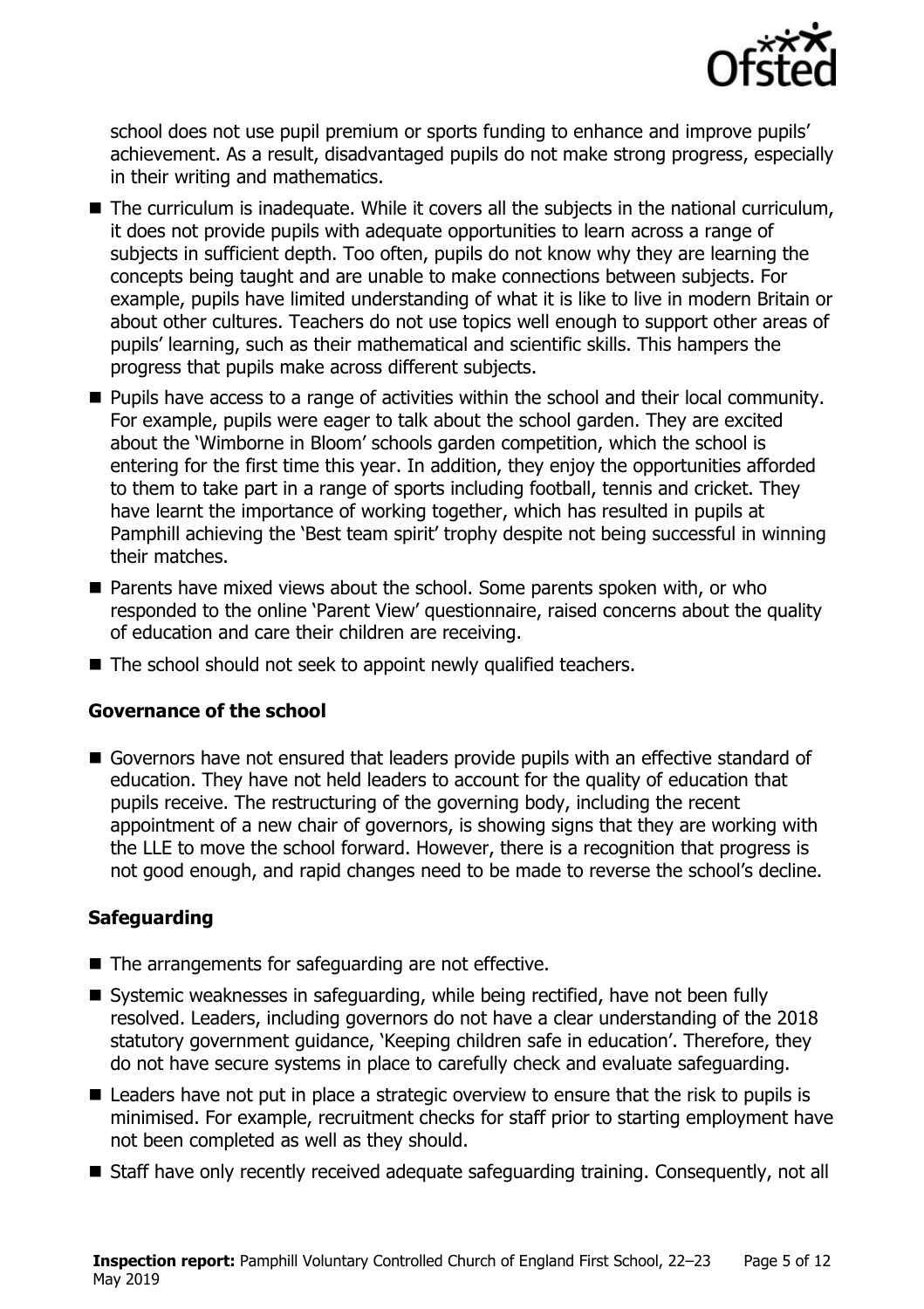

staff are confident in the action to take should they have any concerns about the safety of a pupil. This puts pupils at risk.

- Leaders, including governors, do not ensure that health and safety recommendations are adhered to. For example, during the inspection cleaning chemicals were found located in a toilet and, while locked, there was no signage in place to alert anyone entering.
- Some parents who spoke to the inspector made comments about the recent improvements in safeguarding, for example tighter signing-in procedures for visitors. Nonetheless, the LLE and chair of governors are fully aware that more work is required to ensure that the safeguarding of pupils is effective.

#### **Quality of teaching, learning and assessment Inadequate**

- Over time, the quality of teaching, learning and assessment has not been good enough to ensure that pupils make good progress. Some pupils have significant gaps in their learning from previous weak teaching. Although the quality of teaching is improving, pupils' learning is not strong enough to enable them to reach the standards expected for their age and ability. Therefore, pupils are underachieving across the curriculum.
- Teachers do not demonstrate a deep understanding of how pupils learn. Learning does not build on what pupils already know, understand and can do. This hampers the progress that they make. This lack of progress is most notable in writing and mathematics. For example, while pupils knew how to calculate the perimeter and area of regular shapes, their inaccurate recall of multiplication facts resulted in errors in their calculations.
- Teachers' subject knowledge is insecure because teachers do not have the quidance, training or support required to improve their practice.
- Teachers do not expect enough of their pupils. Planned learning does not precisely meet pupils' needs to enable them to achieve well. Consequently, pupils are not making the progress they are capable of. This includes disadvantaged pupils, those with identified needs and the most able.
- Teachers' questioning does not sufficiently check pupils' understanding or probe their thinking to deepen their knowledge. Weak questioning is hindering pupils' achievement and the progress that they make.
- There is no consistent approach for providing information to pupils about what they need to do to improve their work. As a result, pupils do not know what they need to do to get better, or to understand fully their next steps in learning. The quality of pupils' work is typically weak. In addition, the standard of their handwriting and presentation is not good enough. This lack of pride in pupils' work contributes to the insufficient progress they make across the curriculum.
- Teaching assistants are not deployed well enough to support pupils' learning. Therefore, pupils are not consistently receiving the support they need to make good progress in their learning.
- Until very recently, the school's assessment systems were not fit for purpose.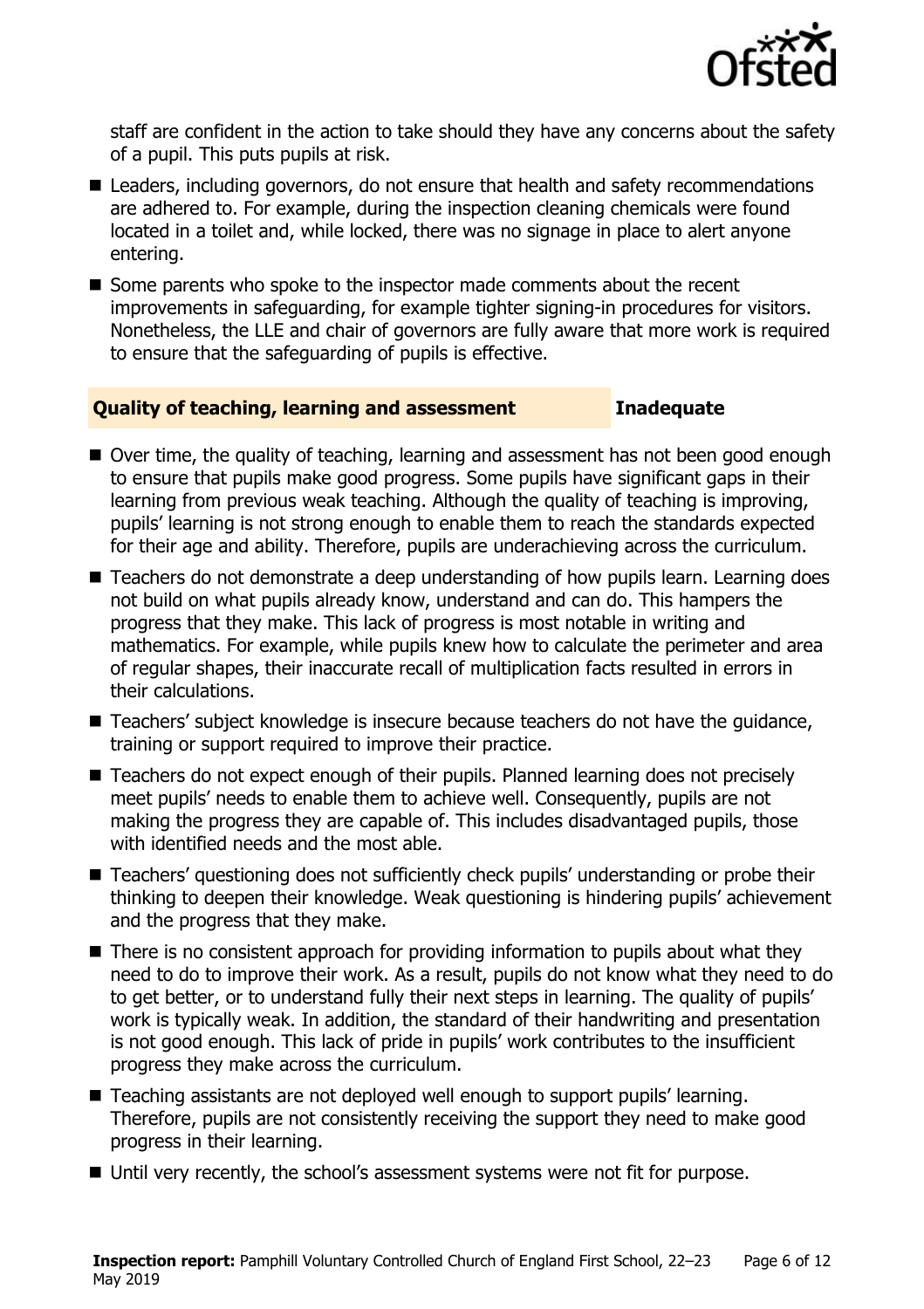

Information on what pupils could and could not do were inaccurate. In recent months, improved assessment systems, put in place by the LLE, have increased the accuracy of assessment information.

#### **Personal development, behaviour and welfare Inadequate**

#### **Personal development and welfare**

- The school's work to promote pupils' personal development and welfare is inadequate. Leaders and governors have not ensured that safeguarding practices at the school meet the government's statutory requirements. Consequently, they cannot assure themselves that individuals are suitable to work with pupils. This places pupils at risk.
- Pupils feel safe at school. Pupils are taught about how to keep safe when online. However, younger pupils have little awareness of how to keep themselves safe, which can potentially put them at risk.

### **Behaviour**

- The behaviour of pupils requires improvement.
- Pupils are typically well behaved during lessons and during breaktimes and lunchtimes. However, when activities do not meet the needs of pupils, because work is either too easy or too difficult, they become disengaged and restless.
- Pupils who spoke with the inspector understood the behaviours expected of them and knew which behaviours are not tolerated, such as physical aggression and swearing. However, pupils and parents explained that sometimes bullying is not dealt with as quickly as they would expect. This sometimes impedes pupils' enjoyment of school.

### **Outcomes for pupils Inadequate**

- Overall, outcomes are not good enough. Pupils do not make the progress of which they are capable across all areas of the curriculum. This is most notable in writing and mathematics. This underachievement is widespread for all groups of pupils.
- Not enough pupils are reaching the expected standards, especially in writing and mathematics. Key stage 1 results remain below the national average, particularly in mathematics. As a result, pupils are not well prepared for the next stage of their education.
- Pupils' work in a range of subjects, and across age groups, shows a pattern of underachievement. Pupils are not able to make links to their learning across subjects well enough. This hampers the progress they make.
- While there are small indications of improvement in writing and mathematics, currently too many pupils are not reaching the expected standards, particularly at key stage 1. The most able pupils are not making the progress they are capable of. This is resulting in these pupils not achieving the greater depth standard in writing or mathematics.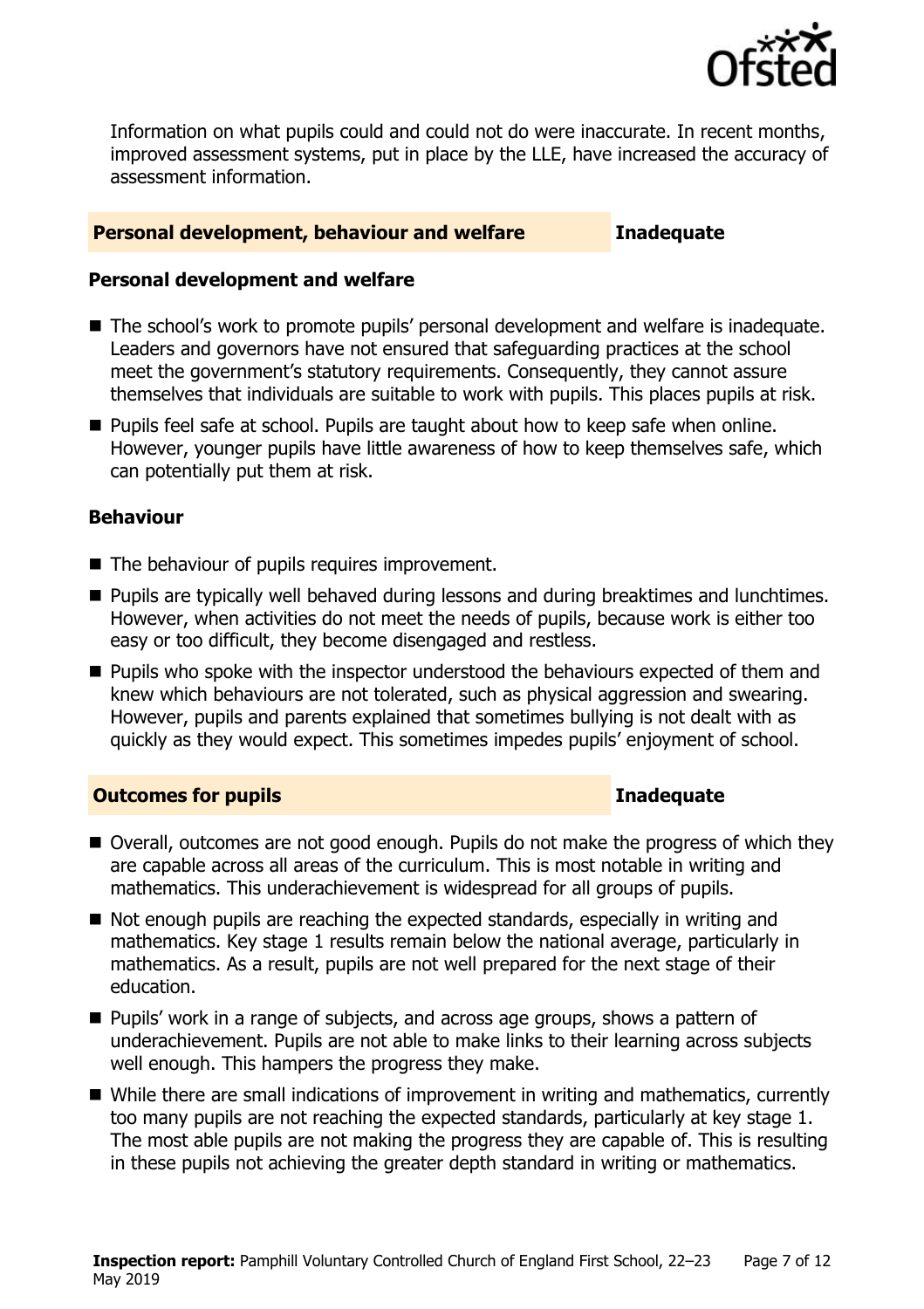

- The proportion of pupils who achieve the expected standard in the Year 1 phonics screening check remains above the national average. However, pupils are not able to apply their phonics knowledge consistently when reading unfamiliar texts. This gets in the way of their enjoyment of reading.
- Across the school, pupils who are disadvantaged or have SEND do not make good progress. This lack of progress is because, until recently, these pupils were not identified and therefore were not supported well enough. While there are signs of improvement, their needs are not yet well met. Planned activities do not always meet their needs; often they do not understand well enough what they need to do.
- The focus of the LLE, and the determination of staff, is leading to improvements in pupils' achievement. Nonetheless, there remain significant gaps in pupils' knowledge and understanding.
- Some parents raised concerns about the progress that their children are making. For example, they are frustrated with the many changes in teachers, and the impact this has on their child.

#### **Early years provision Inadequate**

- Arrangements to keep early years children safe are not effective. Leaders have not carried out all the required recruitment checks prior to staff commencing in post. Therefore, leaders cannot assure themselves that children are safe.
- Children get off to a smooth start to school. The early years leader works effectively with the nursery manager. For example, the introduction of the 'foundation base' provides children from the Nursery with regular opportunities to play and learn alongside Reception class children. These experiences allow nursery children to become familiar with the expectations and routines of the school. As a result, this reduces children's anxieties and they quickly settle into school.
- Most children start in Reception with skills that are expected for their age. The proportion of children who achieve a good level of development remains above the national average. This shows that children achieve the outcomes expected of them.
- The quality of teaching in the early years is too variable. Staff do not demonstrate a secure understanding of early years education. Therefore, planned activities do not consistently meet children's needs, especially for those children with SEND. As a result, children do not make the progress they are capable of. For example, children are not able to hold their pencils correctly or demonstrate accurate letter formation. Consequently, these habits continue as children move up into key stage 1.
- The environment in the early years provides children with a range of activities to engage in. For example, children were enjoying making their cakes in the mud kitchen and working in the garden. Such activities widen their experiences. However, as for pupils in key stages 1 and 2, the curriculum is underdeveloped. Children do not have sufficient opportunity to develop their creativity and increase their independent skills.
- Staff form positive relationships with the children. They provide a nurturing environment where the children are happy and are well looked after.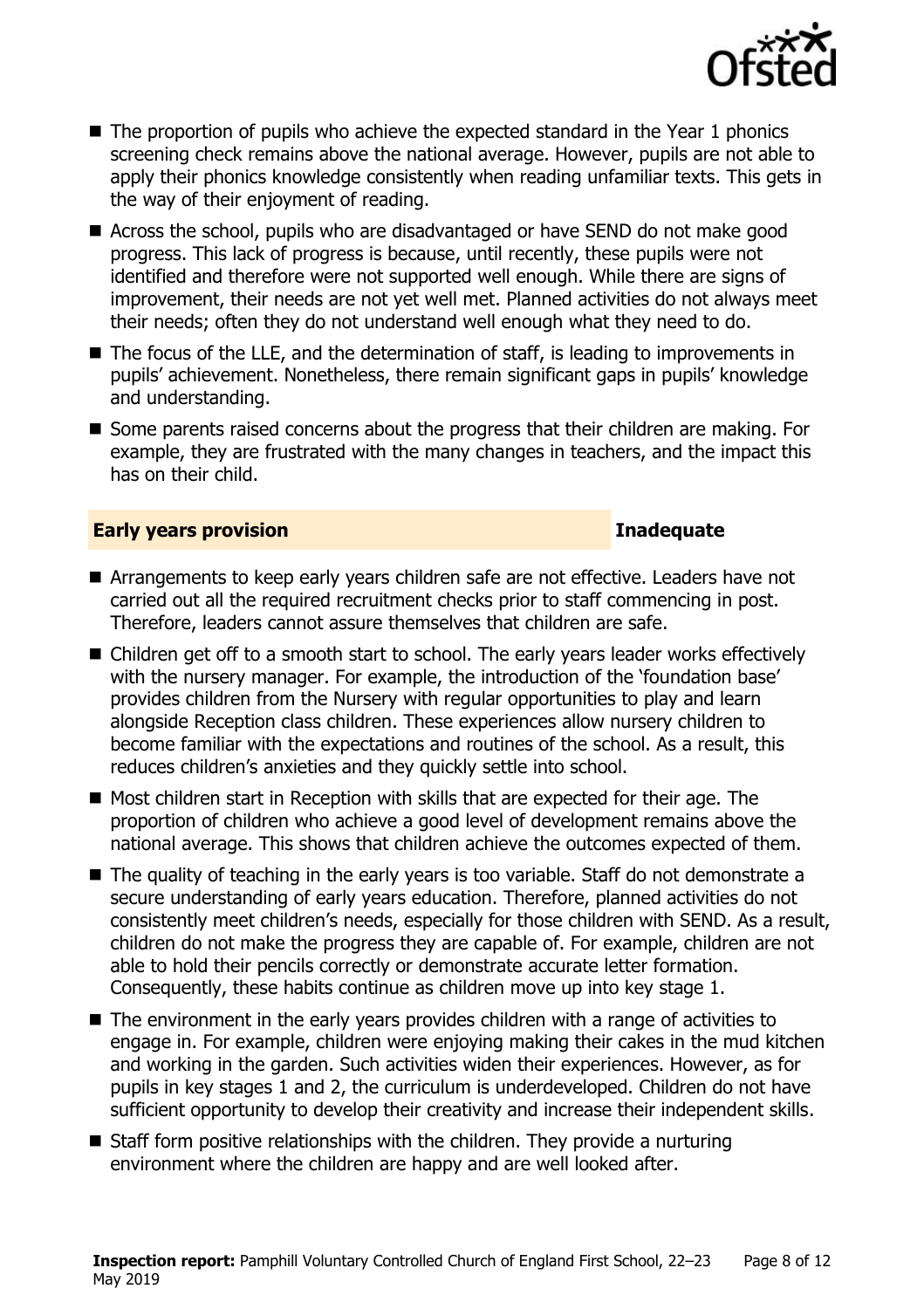

■ Staff are effective role models for the children in how they act and talk to one another. As a result, children learn how to behave well, learn good manners and form positive relationships with one another.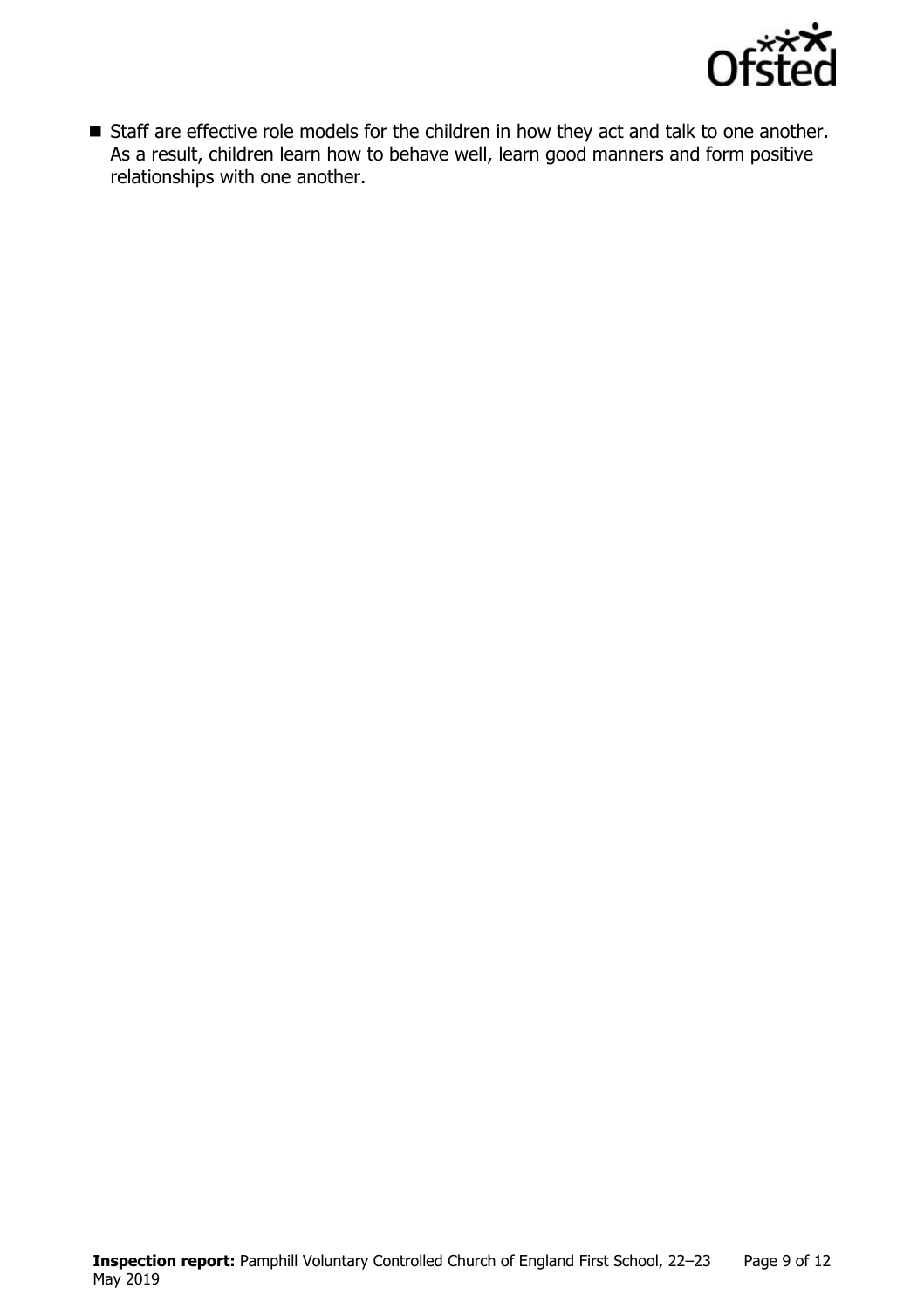

# **School details**

| Unique reference number | 113764   |
|-------------------------|----------|
| Local authority         | Dorset   |
| Inspection number       | 10088248 |

This inspection of the school was carried out under section 5 of the Education Act 2005.

| Type of school                      | First school                  |
|-------------------------------------|-------------------------------|
| School category                     | Voluntary controlled          |
| Age range of pupils                 | $5$ to 9                      |
| Gender of pupils                    | Mixed                         |
| Number of pupils on the school roll | 62                            |
| Appropriate authority               | The governing body            |
| Chair                               | Gary Plummer                  |
| <b>Headteacher</b>                  | <b>Trevor Davies</b>          |
| Telephone number                    | 01202 883008                  |
| <b>Website</b>                      | www.pamphill.dorset.sch.uk    |
| <b>Email address</b>                | office@pamphill.dorset.sch.uk |
| Date of previous inspection         | 17 July 2018                  |

### **Information about this school**

- The headteacher was absent at the time of the inspection.
- Since March 2019, an LLE from Wimborne Teaching School has been supporting the school for two and a half days a week.
- The governing body was restructured in January 2019 and additional governors were recruited in April 2019.
- Pamphill is a smaller than average-sized primary school and is situated near to Wimborne Minster. Pupils are taught in three mixed-age classes.
- The majority of pupils are White British.
- The school has few disadvantaged pupils.
- $\blacksquare$  The proportion of pupils with SEND is below the national average.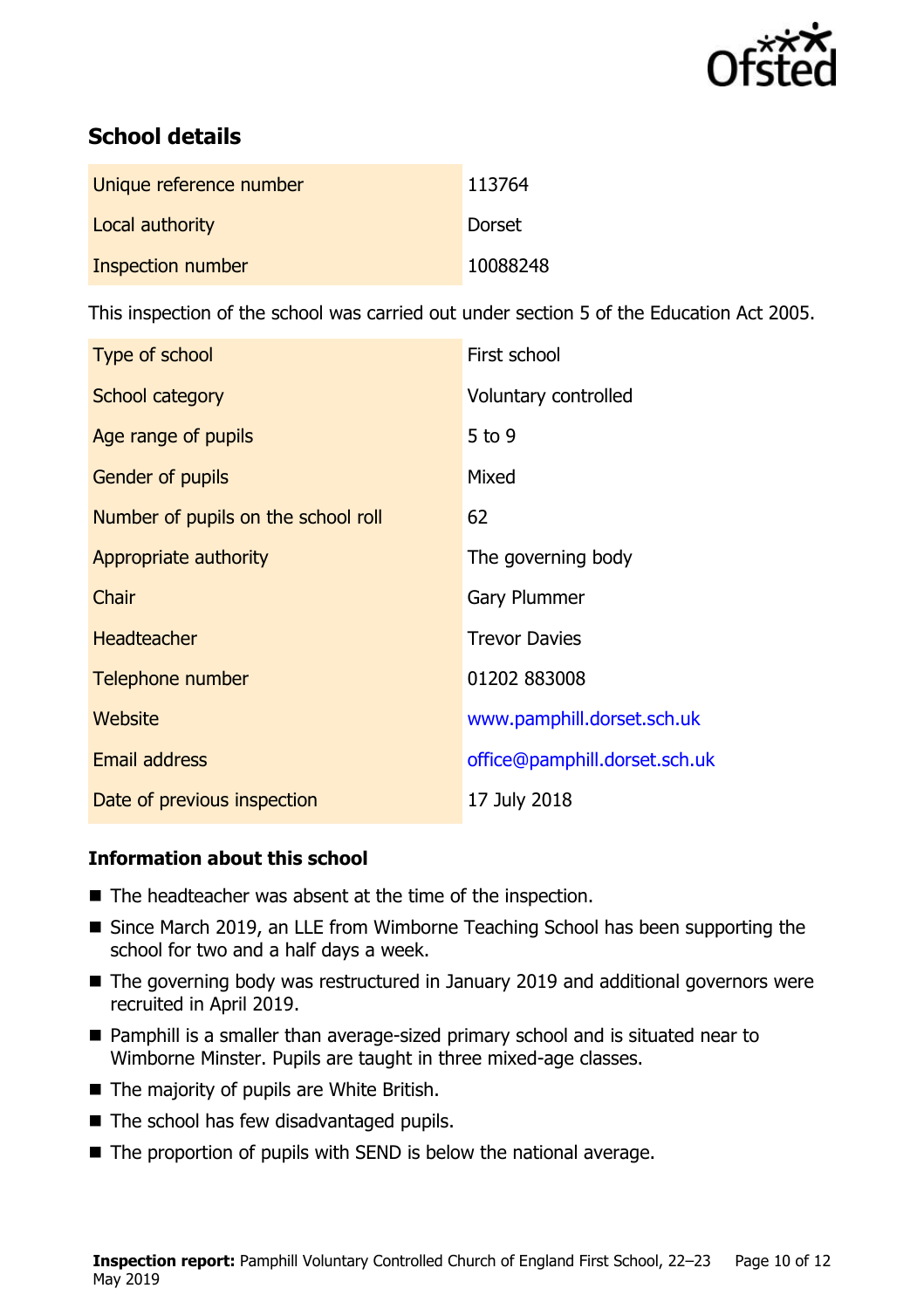

# **Information about this inspection**

- The inspector visited classes to speak with pupils, hear them read and observe their learning. All observations took place with the LLE. Together with the LLE, the inspector scrutinised the quality of pupils' work.
- Meetings were held with the LLE, middle leaders, staff and the chair of governors. The inspector considered the eight responses to the staff survey.
- The inspector spoke with two education advisers from the local authority and Salisbury diocese on the telephone.
- The inspector spoke with parents at the school and considered the 46 responses to the online questionnaire, Parent View, and 17 text messages.
- A range of documents were looked at, including information about pupils' achievement, the school's evaluation of its own performance, school development plans and minutes of governors' meetings. The inspector also checked the effectiveness of the school's safeguarding arrangements and attendance information.

#### **Inspection team**

**Jen Southall, lead inspector Southally Algebra 1.1 Her Majesty's Inspector**